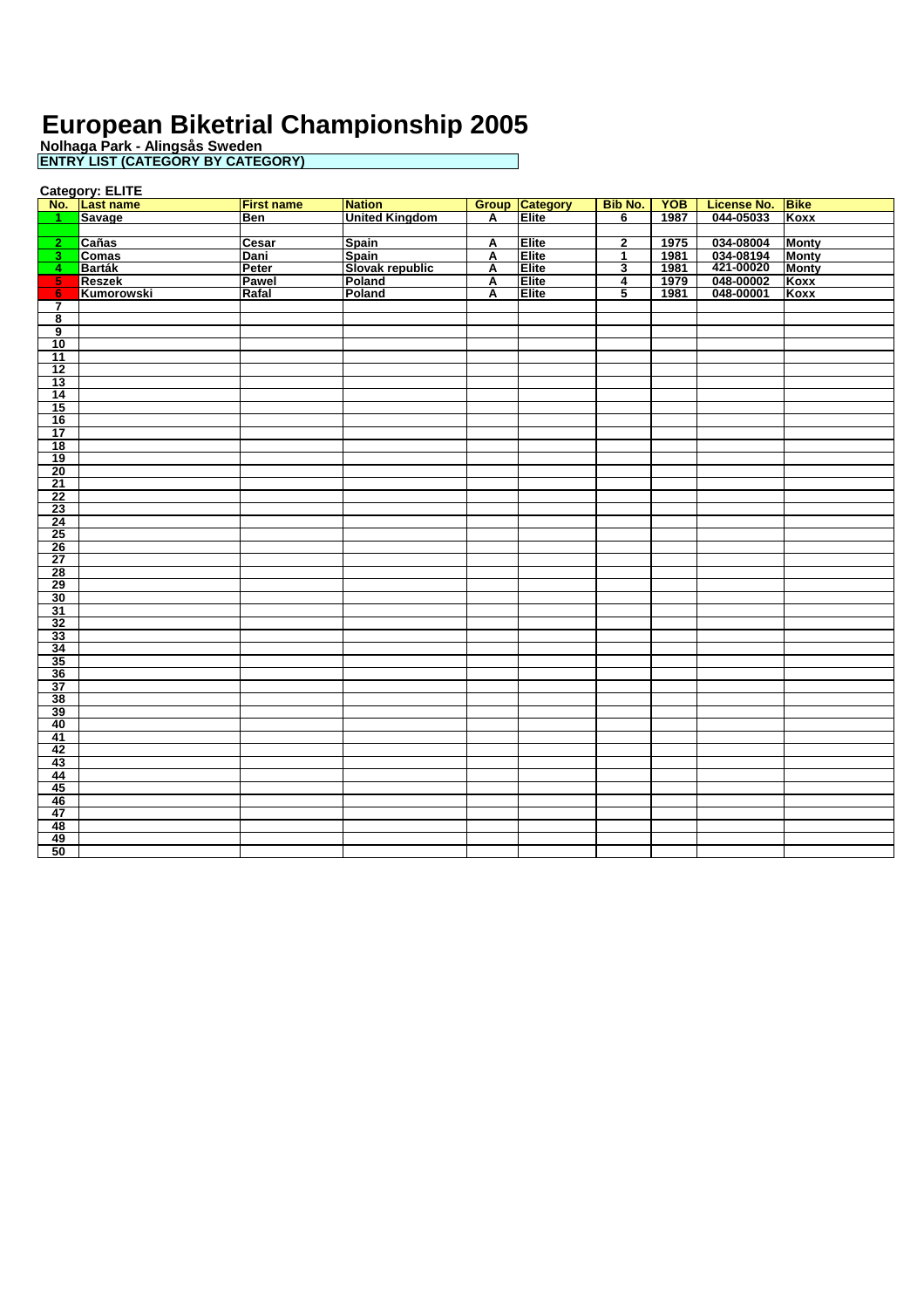| <b>Group Category</b><br><b>Bike</b><br>No. Last name<br><b>Nation</b><br><b>Bib No.</b><br><b>YOB</b><br><b>License No.</b><br><b>First name</b><br><b>Robbens</b><br><b>United Kingdom</b><br>Senior<br>$\overline{11}$<br>1987<br>044-05021<br><b>Monty</b><br>Scott<br>А<br><b>United Kingdom</b><br>$\overline{12}$<br>$\overline{2}$<br><b>Scriven</b><br><b>Matthew</b><br>A<br><b>Senior</b><br>1986<br>044-05048<br><b>United Kingdom</b><br>13<br>1988<br>044-05005<br>3.<br>Slinger<br>Ben<br>A<br>Senior<br>Onza<br><b>United Kingdom</b><br>044-05058<br>Wheeler<br><b>Daniel</b><br>Senior<br>14<br>1988<br>Koxx<br>A<br>4.<br><b>United Kingdom</b><br>044-05026<br>Seddon<br><b>Senior</b><br>15<br>1988<br>5.<br>Joe<br>A<br><b>BT</b><br>044-05017<br><b>Chris</b><br><b>United Kingdom</b><br><b>Senior</b><br>16<br>1986<br>lLiaht<br>A<br>6.<br><b>Blasco Coroas</b><br>034-29010<br><b>Monty</b><br>Gabriel<br><b>Senior</b><br>1975<br>7<br><b>Spain</b><br>17<br>A<br>034-29008<br><b>Diego Tabares Nieto</b><br>Senior<br>$\overline{18}$<br>1978<br><b>Monty</b><br>8.<br>Juan<br><b>Spain</b><br>A<br><b>Czech Republic</b><br>9<br><b>Zedek</b><br>Senior<br>19<br>1975<br>420-8872<br><b>Monty</b><br>Tomas<br>A<br>421-00044<br>1987<br>Kalús<br>Slovak republic<br><b>Senior</b><br>28<br><b>Monty</b><br>10 <sub>1</sub><br>Peter<br>A<br>Procházka<br>Adam<br><b>Czech Republic</b><br><b>Senior</b><br>21<br>1981<br>420-1573<br>Koxx<br>A<br>11<br><b>Sebastian</b><br>Senior<br>22<br>1988<br>049-05029<br>12 <sub>1</sub><br>Krieg<br>Germany<br><b>Monty</b><br>A<br>23<br>372-50001<br>Sinivee<br><b>Senior</b><br>1981<br>13 <sup>1</sup><br>Amor<br><b>Estonia</b><br>A<br>Montv<br>046-05001<br>14 <sup>1</sup><br>Levin<br><b>Björn</b><br><b>Sweden</b><br>Senior<br>24<br>1986<br>Koxx<br>A<br><b>Brundin</b><br>$\overline{25}$<br>046-05004<br>15 <sub>1</sub><br>Johan<br><b>Sweden</b><br>A<br><b>Senior</b><br>1988<br><b>Monty</b><br>046-05017<br>16.<br>Andersson<br>Johnny<br><b>Sweden</b><br>A<br>Senior<br>26<br>1988<br>Montv<br>421-00008<br>1983<br>17<br><b>Slovak republic</b><br>Senior<br>27<br><b>Muziga</b><br>Peter<br>A<br><b>Monty</b><br>29<br>048-00004<br>Poland<br><b>Senior</b><br>1987<br>Koxx<br>18<br>Serwin<br>Karol<br>A<br>19<br><b>Piotr</b><br><b>Pawel</b><br>Poland<br><b>Senior</b><br>30<br>1977<br>048-00003<br>Koxx<br>A<br><b>Czech Republic</b><br>420-1570<br>20<br>Procházka<br>Senior<br>20<br>1975<br>Pavel<br>Koxx<br>A<br>358-00005<br>21<br><b>Sinivaara</b><br>Olli<br><b>Finland</b><br>A<br><b>Senior</b><br>31<br>1980<br>Koxx<br>$\overline{22}$<br>Walker<br><b>Cristopher</b><br><b>United Kingdom</b><br>A<br><b>Senior</b><br>10<br>1987<br>044-05016<br><b>Monty</b><br>23<br>$\overline{24}$<br>25<br>26<br>$\overline{27}$<br>28<br>29<br>30<br>31<br>$\overline{32}$<br>33<br>34<br>35<br>$\overline{36}$<br>$\overline{37}$<br>38<br>39<br>40<br>41<br>42<br>43<br>44<br>45<br>46<br>47<br>48<br>49<br>50 | <b>Category: SENIOR</b> |  |  |  |  |  |  |  |  |  |
|--------------------------------------------------------------------------------------------------------------------------------------------------------------------------------------------------------------------------------------------------------------------------------------------------------------------------------------------------------------------------------------------------------------------------------------------------------------------------------------------------------------------------------------------------------------------------------------------------------------------------------------------------------------------------------------------------------------------------------------------------------------------------------------------------------------------------------------------------------------------------------------------------------------------------------------------------------------------------------------------------------------------------------------------------------------------------------------------------------------------------------------------------------------------------------------------------------------------------------------------------------------------------------------------------------------------------------------------------------------------------------------------------------------------------------------------------------------------------------------------------------------------------------------------------------------------------------------------------------------------------------------------------------------------------------------------------------------------------------------------------------------------------------------------------------------------------------------------------------------------------------------------------------------------------------------------------------------------------------------------------------------------------------------------------------------------------------------------------------------------------------------------------------------------------------------------------------------------------------------------------------------------------------------------------------------------------------------------------------------------------------------------------------------------------------------------------------------------------------------------------------------------------------------------------------------------------------------------------------------------------------------------------------------------------------------------------------------------------------------------------------------------------------------------------------------------------------------------------------------------------------------------------------------------------------------------------------------------------------------------------------------------------|-------------------------|--|--|--|--|--|--|--|--|--|
|                                                                                                                                                                                                                                                                                                                                                                                                                                                                                                                                                                                                                                                                                                                                                                                                                                                                                                                                                                                                                                                                                                                                                                                                                                                                                                                                                                                                                                                                                                                                                                                                                                                                                                                                                                                                                                                                                                                                                                                                                                                                                                                                                                                                                                                                                                                                                                                                                                                                                                                                                                                                                                                                                                                                                                                                                                                                                                                                                                                                                          |                         |  |  |  |  |  |  |  |  |  |
|                                                                                                                                                                                                                                                                                                                                                                                                                                                                                                                                                                                                                                                                                                                                                                                                                                                                                                                                                                                                                                                                                                                                                                                                                                                                                                                                                                                                                                                                                                                                                                                                                                                                                                                                                                                                                                                                                                                                                                                                                                                                                                                                                                                                                                                                                                                                                                                                                                                                                                                                                                                                                                                                                                                                                                                                                                                                                                                                                                                                                          |                         |  |  |  |  |  |  |  |  |  |
|                                                                                                                                                                                                                                                                                                                                                                                                                                                                                                                                                                                                                                                                                                                                                                                                                                                                                                                                                                                                                                                                                                                                                                                                                                                                                                                                                                                                                                                                                                                                                                                                                                                                                                                                                                                                                                                                                                                                                                                                                                                                                                                                                                                                                                                                                                                                                                                                                                                                                                                                                                                                                                                                                                                                                                                                                                                                                                                                                                                                                          |                         |  |  |  |  |  |  |  |  |  |
|                                                                                                                                                                                                                                                                                                                                                                                                                                                                                                                                                                                                                                                                                                                                                                                                                                                                                                                                                                                                                                                                                                                                                                                                                                                                                                                                                                                                                                                                                                                                                                                                                                                                                                                                                                                                                                                                                                                                                                                                                                                                                                                                                                                                                                                                                                                                                                                                                                                                                                                                                                                                                                                                                                                                                                                                                                                                                                                                                                                                                          |                         |  |  |  |  |  |  |  |  |  |
|                                                                                                                                                                                                                                                                                                                                                                                                                                                                                                                                                                                                                                                                                                                                                                                                                                                                                                                                                                                                                                                                                                                                                                                                                                                                                                                                                                                                                                                                                                                                                                                                                                                                                                                                                                                                                                                                                                                                                                                                                                                                                                                                                                                                                                                                                                                                                                                                                                                                                                                                                                                                                                                                                                                                                                                                                                                                                                                                                                                                                          |                         |  |  |  |  |  |  |  |  |  |
|                                                                                                                                                                                                                                                                                                                                                                                                                                                                                                                                                                                                                                                                                                                                                                                                                                                                                                                                                                                                                                                                                                                                                                                                                                                                                                                                                                                                                                                                                                                                                                                                                                                                                                                                                                                                                                                                                                                                                                                                                                                                                                                                                                                                                                                                                                                                                                                                                                                                                                                                                                                                                                                                                                                                                                                                                                                                                                                                                                                                                          |                         |  |  |  |  |  |  |  |  |  |
|                                                                                                                                                                                                                                                                                                                                                                                                                                                                                                                                                                                                                                                                                                                                                                                                                                                                                                                                                                                                                                                                                                                                                                                                                                                                                                                                                                                                                                                                                                                                                                                                                                                                                                                                                                                                                                                                                                                                                                                                                                                                                                                                                                                                                                                                                                                                                                                                                                                                                                                                                                                                                                                                                                                                                                                                                                                                                                                                                                                                                          |                         |  |  |  |  |  |  |  |  |  |
|                                                                                                                                                                                                                                                                                                                                                                                                                                                                                                                                                                                                                                                                                                                                                                                                                                                                                                                                                                                                                                                                                                                                                                                                                                                                                                                                                                                                                                                                                                                                                                                                                                                                                                                                                                                                                                                                                                                                                                                                                                                                                                                                                                                                                                                                                                                                                                                                                                                                                                                                                                                                                                                                                                                                                                                                                                                                                                                                                                                                                          |                         |  |  |  |  |  |  |  |  |  |
|                                                                                                                                                                                                                                                                                                                                                                                                                                                                                                                                                                                                                                                                                                                                                                                                                                                                                                                                                                                                                                                                                                                                                                                                                                                                                                                                                                                                                                                                                                                                                                                                                                                                                                                                                                                                                                                                                                                                                                                                                                                                                                                                                                                                                                                                                                                                                                                                                                                                                                                                                                                                                                                                                                                                                                                                                                                                                                                                                                                                                          |                         |  |  |  |  |  |  |  |  |  |
|                                                                                                                                                                                                                                                                                                                                                                                                                                                                                                                                                                                                                                                                                                                                                                                                                                                                                                                                                                                                                                                                                                                                                                                                                                                                                                                                                                                                                                                                                                                                                                                                                                                                                                                                                                                                                                                                                                                                                                                                                                                                                                                                                                                                                                                                                                                                                                                                                                                                                                                                                                                                                                                                                                                                                                                                                                                                                                                                                                                                                          |                         |  |  |  |  |  |  |  |  |  |
|                                                                                                                                                                                                                                                                                                                                                                                                                                                                                                                                                                                                                                                                                                                                                                                                                                                                                                                                                                                                                                                                                                                                                                                                                                                                                                                                                                                                                                                                                                                                                                                                                                                                                                                                                                                                                                                                                                                                                                                                                                                                                                                                                                                                                                                                                                                                                                                                                                                                                                                                                                                                                                                                                                                                                                                                                                                                                                                                                                                                                          |                         |  |  |  |  |  |  |  |  |  |
|                                                                                                                                                                                                                                                                                                                                                                                                                                                                                                                                                                                                                                                                                                                                                                                                                                                                                                                                                                                                                                                                                                                                                                                                                                                                                                                                                                                                                                                                                                                                                                                                                                                                                                                                                                                                                                                                                                                                                                                                                                                                                                                                                                                                                                                                                                                                                                                                                                                                                                                                                                                                                                                                                                                                                                                                                                                                                                                                                                                                                          |                         |  |  |  |  |  |  |  |  |  |
|                                                                                                                                                                                                                                                                                                                                                                                                                                                                                                                                                                                                                                                                                                                                                                                                                                                                                                                                                                                                                                                                                                                                                                                                                                                                                                                                                                                                                                                                                                                                                                                                                                                                                                                                                                                                                                                                                                                                                                                                                                                                                                                                                                                                                                                                                                                                                                                                                                                                                                                                                                                                                                                                                                                                                                                                                                                                                                                                                                                                                          |                         |  |  |  |  |  |  |  |  |  |
|                                                                                                                                                                                                                                                                                                                                                                                                                                                                                                                                                                                                                                                                                                                                                                                                                                                                                                                                                                                                                                                                                                                                                                                                                                                                                                                                                                                                                                                                                                                                                                                                                                                                                                                                                                                                                                                                                                                                                                                                                                                                                                                                                                                                                                                                                                                                                                                                                                                                                                                                                                                                                                                                                                                                                                                                                                                                                                                                                                                                                          |                         |  |  |  |  |  |  |  |  |  |
|                                                                                                                                                                                                                                                                                                                                                                                                                                                                                                                                                                                                                                                                                                                                                                                                                                                                                                                                                                                                                                                                                                                                                                                                                                                                                                                                                                                                                                                                                                                                                                                                                                                                                                                                                                                                                                                                                                                                                                                                                                                                                                                                                                                                                                                                                                                                                                                                                                                                                                                                                                                                                                                                                                                                                                                                                                                                                                                                                                                                                          |                         |  |  |  |  |  |  |  |  |  |
|                                                                                                                                                                                                                                                                                                                                                                                                                                                                                                                                                                                                                                                                                                                                                                                                                                                                                                                                                                                                                                                                                                                                                                                                                                                                                                                                                                                                                                                                                                                                                                                                                                                                                                                                                                                                                                                                                                                                                                                                                                                                                                                                                                                                                                                                                                                                                                                                                                                                                                                                                                                                                                                                                                                                                                                                                                                                                                                                                                                                                          |                         |  |  |  |  |  |  |  |  |  |
|                                                                                                                                                                                                                                                                                                                                                                                                                                                                                                                                                                                                                                                                                                                                                                                                                                                                                                                                                                                                                                                                                                                                                                                                                                                                                                                                                                                                                                                                                                                                                                                                                                                                                                                                                                                                                                                                                                                                                                                                                                                                                                                                                                                                                                                                                                                                                                                                                                                                                                                                                                                                                                                                                                                                                                                                                                                                                                                                                                                                                          |                         |  |  |  |  |  |  |  |  |  |
|                                                                                                                                                                                                                                                                                                                                                                                                                                                                                                                                                                                                                                                                                                                                                                                                                                                                                                                                                                                                                                                                                                                                                                                                                                                                                                                                                                                                                                                                                                                                                                                                                                                                                                                                                                                                                                                                                                                                                                                                                                                                                                                                                                                                                                                                                                                                                                                                                                                                                                                                                                                                                                                                                                                                                                                                                                                                                                                                                                                                                          |                         |  |  |  |  |  |  |  |  |  |
|                                                                                                                                                                                                                                                                                                                                                                                                                                                                                                                                                                                                                                                                                                                                                                                                                                                                                                                                                                                                                                                                                                                                                                                                                                                                                                                                                                                                                                                                                                                                                                                                                                                                                                                                                                                                                                                                                                                                                                                                                                                                                                                                                                                                                                                                                                                                                                                                                                                                                                                                                                                                                                                                                                                                                                                                                                                                                                                                                                                                                          |                         |  |  |  |  |  |  |  |  |  |
|                                                                                                                                                                                                                                                                                                                                                                                                                                                                                                                                                                                                                                                                                                                                                                                                                                                                                                                                                                                                                                                                                                                                                                                                                                                                                                                                                                                                                                                                                                                                                                                                                                                                                                                                                                                                                                                                                                                                                                                                                                                                                                                                                                                                                                                                                                                                                                                                                                                                                                                                                                                                                                                                                                                                                                                                                                                                                                                                                                                                                          |                         |  |  |  |  |  |  |  |  |  |
|                                                                                                                                                                                                                                                                                                                                                                                                                                                                                                                                                                                                                                                                                                                                                                                                                                                                                                                                                                                                                                                                                                                                                                                                                                                                                                                                                                                                                                                                                                                                                                                                                                                                                                                                                                                                                                                                                                                                                                                                                                                                                                                                                                                                                                                                                                                                                                                                                                                                                                                                                                                                                                                                                                                                                                                                                                                                                                                                                                                                                          |                         |  |  |  |  |  |  |  |  |  |
|                                                                                                                                                                                                                                                                                                                                                                                                                                                                                                                                                                                                                                                                                                                                                                                                                                                                                                                                                                                                                                                                                                                                                                                                                                                                                                                                                                                                                                                                                                                                                                                                                                                                                                                                                                                                                                                                                                                                                                                                                                                                                                                                                                                                                                                                                                                                                                                                                                                                                                                                                                                                                                                                                                                                                                                                                                                                                                                                                                                                                          |                         |  |  |  |  |  |  |  |  |  |
|                                                                                                                                                                                                                                                                                                                                                                                                                                                                                                                                                                                                                                                                                                                                                                                                                                                                                                                                                                                                                                                                                                                                                                                                                                                                                                                                                                                                                                                                                                                                                                                                                                                                                                                                                                                                                                                                                                                                                                                                                                                                                                                                                                                                                                                                                                                                                                                                                                                                                                                                                                                                                                                                                                                                                                                                                                                                                                                                                                                                                          |                         |  |  |  |  |  |  |  |  |  |
|                                                                                                                                                                                                                                                                                                                                                                                                                                                                                                                                                                                                                                                                                                                                                                                                                                                                                                                                                                                                                                                                                                                                                                                                                                                                                                                                                                                                                                                                                                                                                                                                                                                                                                                                                                                                                                                                                                                                                                                                                                                                                                                                                                                                                                                                                                                                                                                                                                                                                                                                                                                                                                                                                                                                                                                                                                                                                                                                                                                                                          |                         |  |  |  |  |  |  |  |  |  |
|                                                                                                                                                                                                                                                                                                                                                                                                                                                                                                                                                                                                                                                                                                                                                                                                                                                                                                                                                                                                                                                                                                                                                                                                                                                                                                                                                                                                                                                                                                                                                                                                                                                                                                                                                                                                                                                                                                                                                                                                                                                                                                                                                                                                                                                                                                                                                                                                                                                                                                                                                                                                                                                                                                                                                                                                                                                                                                                                                                                                                          |                         |  |  |  |  |  |  |  |  |  |
|                                                                                                                                                                                                                                                                                                                                                                                                                                                                                                                                                                                                                                                                                                                                                                                                                                                                                                                                                                                                                                                                                                                                                                                                                                                                                                                                                                                                                                                                                                                                                                                                                                                                                                                                                                                                                                                                                                                                                                                                                                                                                                                                                                                                                                                                                                                                                                                                                                                                                                                                                                                                                                                                                                                                                                                                                                                                                                                                                                                                                          |                         |  |  |  |  |  |  |  |  |  |
|                                                                                                                                                                                                                                                                                                                                                                                                                                                                                                                                                                                                                                                                                                                                                                                                                                                                                                                                                                                                                                                                                                                                                                                                                                                                                                                                                                                                                                                                                                                                                                                                                                                                                                                                                                                                                                                                                                                                                                                                                                                                                                                                                                                                                                                                                                                                                                                                                                                                                                                                                                                                                                                                                                                                                                                                                                                                                                                                                                                                                          |                         |  |  |  |  |  |  |  |  |  |
|                                                                                                                                                                                                                                                                                                                                                                                                                                                                                                                                                                                                                                                                                                                                                                                                                                                                                                                                                                                                                                                                                                                                                                                                                                                                                                                                                                                                                                                                                                                                                                                                                                                                                                                                                                                                                                                                                                                                                                                                                                                                                                                                                                                                                                                                                                                                                                                                                                                                                                                                                                                                                                                                                                                                                                                                                                                                                                                                                                                                                          |                         |  |  |  |  |  |  |  |  |  |
|                                                                                                                                                                                                                                                                                                                                                                                                                                                                                                                                                                                                                                                                                                                                                                                                                                                                                                                                                                                                                                                                                                                                                                                                                                                                                                                                                                                                                                                                                                                                                                                                                                                                                                                                                                                                                                                                                                                                                                                                                                                                                                                                                                                                                                                                                                                                                                                                                                                                                                                                                                                                                                                                                                                                                                                                                                                                                                                                                                                                                          |                         |  |  |  |  |  |  |  |  |  |
|                                                                                                                                                                                                                                                                                                                                                                                                                                                                                                                                                                                                                                                                                                                                                                                                                                                                                                                                                                                                                                                                                                                                                                                                                                                                                                                                                                                                                                                                                                                                                                                                                                                                                                                                                                                                                                                                                                                                                                                                                                                                                                                                                                                                                                                                                                                                                                                                                                                                                                                                                                                                                                                                                                                                                                                                                                                                                                                                                                                                                          |                         |  |  |  |  |  |  |  |  |  |
|                                                                                                                                                                                                                                                                                                                                                                                                                                                                                                                                                                                                                                                                                                                                                                                                                                                                                                                                                                                                                                                                                                                                                                                                                                                                                                                                                                                                                                                                                                                                                                                                                                                                                                                                                                                                                                                                                                                                                                                                                                                                                                                                                                                                                                                                                                                                                                                                                                                                                                                                                                                                                                                                                                                                                                                                                                                                                                                                                                                                                          |                         |  |  |  |  |  |  |  |  |  |
|                                                                                                                                                                                                                                                                                                                                                                                                                                                                                                                                                                                                                                                                                                                                                                                                                                                                                                                                                                                                                                                                                                                                                                                                                                                                                                                                                                                                                                                                                                                                                                                                                                                                                                                                                                                                                                                                                                                                                                                                                                                                                                                                                                                                                                                                                                                                                                                                                                                                                                                                                                                                                                                                                                                                                                                                                                                                                                                                                                                                                          |                         |  |  |  |  |  |  |  |  |  |
|                                                                                                                                                                                                                                                                                                                                                                                                                                                                                                                                                                                                                                                                                                                                                                                                                                                                                                                                                                                                                                                                                                                                                                                                                                                                                                                                                                                                                                                                                                                                                                                                                                                                                                                                                                                                                                                                                                                                                                                                                                                                                                                                                                                                                                                                                                                                                                                                                                                                                                                                                                                                                                                                                                                                                                                                                                                                                                                                                                                                                          |                         |  |  |  |  |  |  |  |  |  |
|                                                                                                                                                                                                                                                                                                                                                                                                                                                                                                                                                                                                                                                                                                                                                                                                                                                                                                                                                                                                                                                                                                                                                                                                                                                                                                                                                                                                                                                                                                                                                                                                                                                                                                                                                                                                                                                                                                                                                                                                                                                                                                                                                                                                                                                                                                                                                                                                                                                                                                                                                                                                                                                                                                                                                                                                                                                                                                                                                                                                                          |                         |  |  |  |  |  |  |  |  |  |
|                                                                                                                                                                                                                                                                                                                                                                                                                                                                                                                                                                                                                                                                                                                                                                                                                                                                                                                                                                                                                                                                                                                                                                                                                                                                                                                                                                                                                                                                                                                                                                                                                                                                                                                                                                                                                                                                                                                                                                                                                                                                                                                                                                                                                                                                                                                                                                                                                                                                                                                                                                                                                                                                                                                                                                                                                                                                                                                                                                                                                          |                         |  |  |  |  |  |  |  |  |  |
|                                                                                                                                                                                                                                                                                                                                                                                                                                                                                                                                                                                                                                                                                                                                                                                                                                                                                                                                                                                                                                                                                                                                                                                                                                                                                                                                                                                                                                                                                                                                                                                                                                                                                                                                                                                                                                                                                                                                                                                                                                                                                                                                                                                                                                                                                                                                                                                                                                                                                                                                                                                                                                                                                                                                                                                                                                                                                                                                                                                                                          |                         |  |  |  |  |  |  |  |  |  |
|                                                                                                                                                                                                                                                                                                                                                                                                                                                                                                                                                                                                                                                                                                                                                                                                                                                                                                                                                                                                                                                                                                                                                                                                                                                                                                                                                                                                                                                                                                                                                                                                                                                                                                                                                                                                                                                                                                                                                                                                                                                                                                                                                                                                                                                                                                                                                                                                                                                                                                                                                                                                                                                                                                                                                                                                                                                                                                                                                                                                                          |                         |  |  |  |  |  |  |  |  |  |
|                                                                                                                                                                                                                                                                                                                                                                                                                                                                                                                                                                                                                                                                                                                                                                                                                                                                                                                                                                                                                                                                                                                                                                                                                                                                                                                                                                                                                                                                                                                                                                                                                                                                                                                                                                                                                                                                                                                                                                                                                                                                                                                                                                                                                                                                                                                                                                                                                                                                                                                                                                                                                                                                                                                                                                                                                                                                                                                                                                                                                          |                         |  |  |  |  |  |  |  |  |  |
|                                                                                                                                                                                                                                                                                                                                                                                                                                                                                                                                                                                                                                                                                                                                                                                                                                                                                                                                                                                                                                                                                                                                                                                                                                                                                                                                                                                                                                                                                                                                                                                                                                                                                                                                                                                                                                                                                                                                                                                                                                                                                                                                                                                                                                                                                                                                                                                                                                                                                                                                                                                                                                                                                                                                                                                                                                                                                                                                                                                                                          |                         |  |  |  |  |  |  |  |  |  |
|                                                                                                                                                                                                                                                                                                                                                                                                                                                                                                                                                                                                                                                                                                                                                                                                                                                                                                                                                                                                                                                                                                                                                                                                                                                                                                                                                                                                                                                                                                                                                                                                                                                                                                                                                                                                                                                                                                                                                                                                                                                                                                                                                                                                                                                                                                                                                                                                                                                                                                                                                                                                                                                                                                                                                                                                                                                                                                                                                                                                                          |                         |  |  |  |  |  |  |  |  |  |
|                                                                                                                                                                                                                                                                                                                                                                                                                                                                                                                                                                                                                                                                                                                                                                                                                                                                                                                                                                                                                                                                                                                                                                                                                                                                                                                                                                                                                                                                                                                                                                                                                                                                                                                                                                                                                                                                                                                                                                                                                                                                                                                                                                                                                                                                                                                                                                                                                                                                                                                                                                                                                                                                                                                                                                                                                                                                                                                                                                                                                          |                         |  |  |  |  |  |  |  |  |  |
|                                                                                                                                                                                                                                                                                                                                                                                                                                                                                                                                                                                                                                                                                                                                                                                                                                                                                                                                                                                                                                                                                                                                                                                                                                                                                                                                                                                                                                                                                                                                                                                                                                                                                                                                                                                                                                                                                                                                                                                                                                                                                                                                                                                                                                                                                                                                                                                                                                                                                                                                                                                                                                                                                                                                                                                                                                                                                                                                                                                                                          |                         |  |  |  |  |  |  |  |  |  |
|                                                                                                                                                                                                                                                                                                                                                                                                                                                                                                                                                                                                                                                                                                                                                                                                                                                                                                                                                                                                                                                                                                                                                                                                                                                                                                                                                                                                                                                                                                                                                                                                                                                                                                                                                                                                                                                                                                                                                                                                                                                                                                                                                                                                                                                                                                                                                                                                                                                                                                                                                                                                                                                                                                                                                                                                                                                                                                                                                                                                                          |                         |  |  |  |  |  |  |  |  |  |
|                                                                                                                                                                                                                                                                                                                                                                                                                                                                                                                                                                                                                                                                                                                                                                                                                                                                                                                                                                                                                                                                                                                                                                                                                                                                                                                                                                                                                                                                                                                                                                                                                                                                                                                                                                                                                                                                                                                                                                                                                                                                                                                                                                                                                                                                                                                                                                                                                                                                                                                                                                                                                                                                                                                                                                                                                                                                                                                                                                                                                          |                         |  |  |  |  |  |  |  |  |  |
|                                                                                                                                                                                                                                                                                                                                                                                                                                                                                                                                                                                                                                                                                                                                                                                                                                                                                                                                                                                                                                                                                                                                                                                                                                                                                                                                                                                                                                                                                                                                                                                                                                                                                                                                                                                                                                                                                                                                                                                                                                                                                                                                                                                                                                                                                                                                                                                                                                                                                                                                                                                                                                                                                                                                                                                                                                                                                                                                                                                                                          |                         |  |  |  |  |  |  |  |  |  |
|                                                                                                                                                                                                                                                                                                                                                                                                                                                                                                                                                                                                                                                                                                                                                                                                                                                                                                                                                                                                                                                                                                                                                                                                                                                                                                                                                                                                                                                                                                                                                                                                                                                                                                                                                                                                                                                                                                                                                                                                                                                                                                                                                                                                                                                                                                                                                                                                                                                                                                                                                                                                                                                                                                                                                                                                                                                                                                                                                                                                                          |                         |  |  |  |  |  |  |  |  |  |
|                                                                                                                                                                                                                                                                                                                                                                                                                                                                                                                                                                                                                                                                                                                                                                                                                                                                                                                                                                                                                                                                                                                                                                                                                                                                                                                                                                                                                                                                                                                                                                                                                                                                                                                                                                                                                                                                                                                                                                                                                                                                                                                                                                                                                                                                                                                                                                                                                                                                                                                                                                                                                                                                                                                                                                                                                                                                                                                                                                                                                          |                         |  |  |  |  |  |  |  |  |  |
|                                                                                                                                                                                                                                                                                                                                                                                                                                                                                                                                                                                                                                                                                                                                                                                                                                                                                                                                                                                                                                                                                                                                                                                                                                                                                                                                                                                                                                                                                                                                                                                                                                                                                                                                                                                                                                                                                                                                                                                                                                                                                                                                                                                                                                                                                                                                                                                                                                                                                                                                                                                                                                                                                                                                                                                                                                                                                                                                                                                                                          |                         |  |  |  |  |  |  |  |  |  |
|                                                                                                                                                                                                                                                                                                                                                                                                                                                                                                                                                                                                                                                                                                                                                                                                                                                                                                                                                                                                                                                                                                                                                                                                                                                                                                                                                                                                                                                                                                                                                                                                                                                                                                                                                                                                                                                                                                                                                                                                                                                                                                                                                                                                                                                                                                                                                                                                                                                                                                                                                                                                                                                                                                                                                                                                                                                                                                                                                                                                                          |                         |  |  |  |  |  |  |  |  |  |
|                                                                                                                                                                                                                                                                                                                                                                                                                                                                                                                                                                                                                                                                                                                                                                                                                                                                                                                                                                                                                                                                                                                                                                                                                                                                                                                                                                                                                                                                                                                                                                                                                                                                                                                                                                                                                                                                                                                                                                                                                                                                                                                                                                                                                                                                                                                                                                                                                                                                                                                                                                                                                                                                                                                                                                                                                                                                                                                                                                                                                          |                         |  |  |  |  |  |  |  |  |  |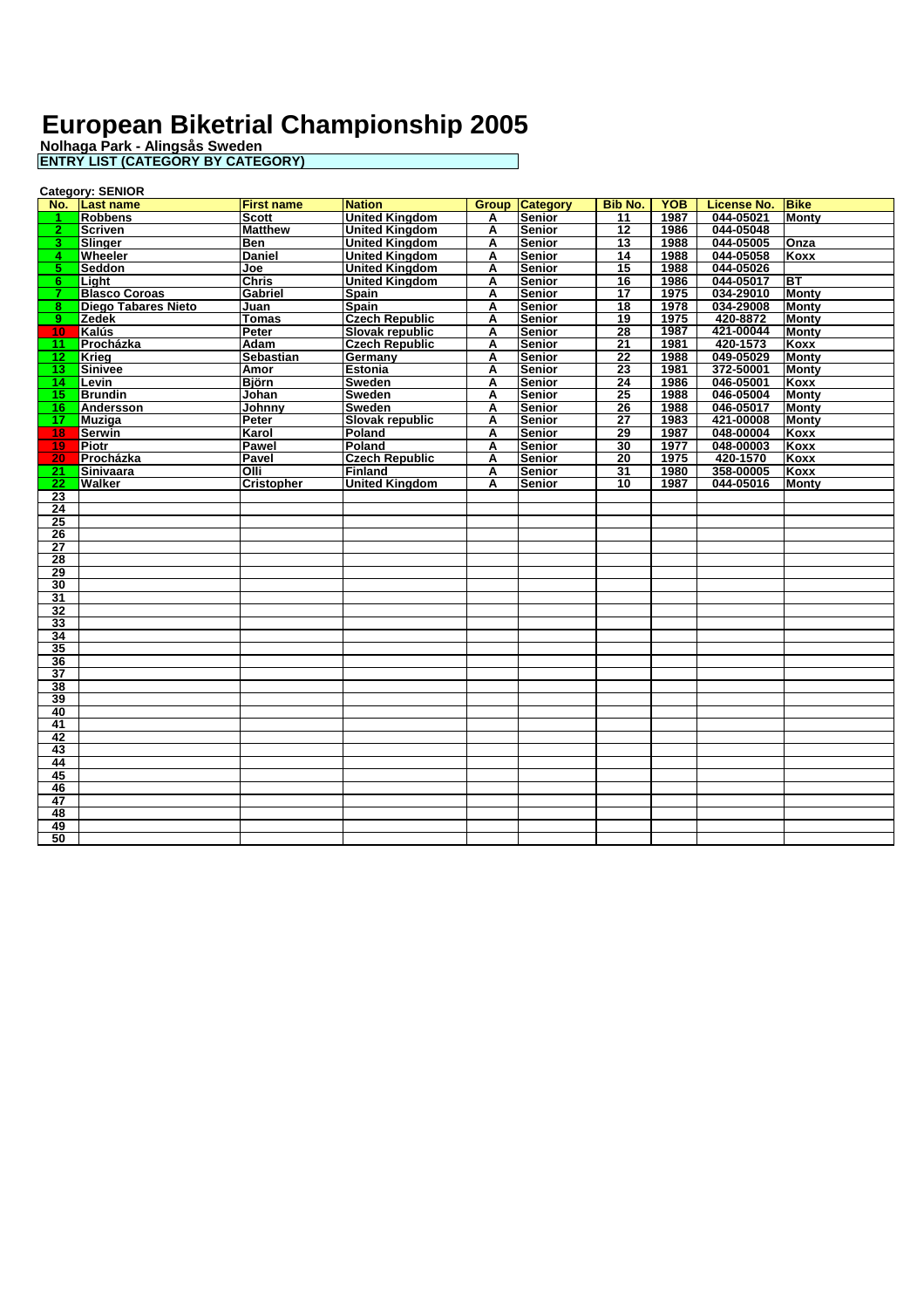|                 | <b>Category: CADET</b> |                   |                       |              |                 |                 |            |                    |              |  |
|-----------------|------------------------|-------------------|-----------------------|--------------|-----------------|-----------------|------------|--------------------|--------------|--|
| No.             | <b>Last name</b>       | <b>First name</b> | <b>Nation</b>         | <b>Group</b> | <b>Category</b> | <b>Bib No.</b>  | <b>YOB</b> | <b>License No.</b> | <b>Bike</b>  |  |
|                 | Cooke                  | Jordie            | <b>United Kinadom</b> | А            | Cadet           | 32              | 1989       | 044-05036          | Koxx         |  |
| $\mathbf{2}$    | <b>Sheridan</b>        | James             | <b>United Kinadom</b> | A            | Cadet           | 33              | 1989       | 044-05007          | <b>Koxx</b>  |  |
| 3.              | <b>Wilson</b>          | <b>Scott</b>      | <b>United Kingdom</b> | A            | Cadet           | 34              | 1990       | 044-05003          | <b>Monty</b> |  |
| 4               | van den Bergh          | <b>Iciar</b>      | <b>Belaium</b>        | A            | Cadet           | 35              | 1989       | 032-00004          | <b>Koxx</b>  |  |
| 5.              | <b>Bartos</b>          | Jan               | <b>Czech Republic</b> | А            | Cadet           | 36              | 1989       | 420-7774           | <b>Monty</b> |  |
| 6.              | Vencl                  | Jakub             | <b>Czech Republic</b> | А            | Cadet           | $\overline{37}$ | 1989       | 420-7683           | Koxx         |  |
|                 | Koloc                  | Jiří              | <b>Czech Republic</b> | A            | Cadet           | 38              | 1989       | 420-4312           | <b>Monty</b> |  |
| 8               | <b>Brambora</b>        | Karel             | <b>Czech Republic</b> | A            | Cadet           | 39              | 1989       | 420-4310           | Montv        |  |
| 9.              | Piňos                  | <b>Michal</b>     | <b>Czech Republic</b> | A            | Cadet           | 40              | 1990       | 420-8953           | Koxx         |  |
| 10 <sub>1</sub> | <b>Bäckgren</b>        | <b>Peter</b>      | <b>Sweden</b>         | А            | Cadet           | 41              | 1989       | 046-05005          | <b>Monty</b> |  |
| 11.             | <b>Johansson</b>       | Daniel            | Sweden                | А            | Cadet           | 42              | 1990       | 046-05007          | <b>Monty</b> |  |
| 12 <sub>1</sub> | <b>Hoffman</b>         | Johan             | <b>Sweden</b>         | А            | Cadet           | 43              | 1989       | 046-05027          | Koxx         |  |
| 13 <sup>°</sup> | Eriksson               | Freddie           | Sweden                | Α            | Cadet           | 44              | 1990       | 046-05018          | <b>Monty</b> |  |
| 14              | Lundman                | <b>Philip</b>     | Sweden                | A            | <b>Cadet</b>    | 45              | 1989       | 046-05022          | Monty        |  |
| $15 -$          | Waje                   | Joel              | Sweden                | A            | Cadet           | 46              | 1989       | 046-05029          | <b>Monty</b> |  |
| 16 <sup>1</sup> | Nyqvist                | Antti             | Sweden                | Α            | Cadet           | 47              | 1989       | 046-05032          | Koxx         |  |
| 17              | Kivimäki               | Ossi              | Finland               | Α            | Cadet           | 48              | 1990       | 358-00008          | <b>Koxx</b>  |  |
| 18              | Jurvanen               | liro              | Finland               | А            | Cadet           | 49              | 1989       | 358-00009          | Koxx         |  |
| 19              | <b>Himmanen</b>        | Anssi             | <b>Finland</b>        | А            | Cadet           | 50              | 1990       | 358-00010          | <b>Monty</b> |  |
| 20              |                        |                   |                       |              |                 |                 |            |                    |              |  |
| 21              |                        |                   |                       |              |                 |                 |            |                    |              |  |
| $\overline{22}$ |                        |                   |                       |              |                 |                 |            |                    |              |  |
| $\overline{23}$ |                        |                   |                       |              |                 |                 |            |                    |              |  |
| 24              |                        |                   |                       |              |                 |                 |            |                    |              |  |
| 25              |                        |                   |                       |              |                 |                 |            |                    |              |  |
| 26              |                        |                   |                       |              |                 |                 |            |                    |              |  |
| $\overline{27}$ |                        |                   |                       |              |                 |                 |            |                    |              |  |
| 28              |                        |                   |                       |              |                 |                 |            |                    |              |  |
| 29              |                        |                   |                       |              |                 |                 |            |                    |              |  |
| 30              |                        |                   |                       |              |                 |                 |            |                    |              |  |
| 31              |                        |                   |                       |              |                 |                 |            |                    |              |  |
| $\overline{32}$ |                        |                   |                       |              |                 |                 |            |                    |              |  |
| 33              |                        |                   |                       |              |                 |                 |            |                    |              |  |
| 34              |                        |                   |                       |              |                 |                 |            |                    |              |  |
| 35              |                        |                   |                       |              |                 |                 |            |                    |              |  |
| 36              |                        |                   |                       |              |                 |                 |            |                    |              |  |
| $\overline{37}$ |                        |                   |                       |              |                 |                 |            |                    |              |  |
| 38              |                        |                   |                       |              |                 |                 |            |                    |              |  |
| 39              |                        |                   |                       |              |                 |                 |            |                    |              |  |
| 40              |                        |                   |                       |              |                 |                 |            |                    |              |  |
| 41              |                        |                   |                       |              |                 |                 |            |                    |              |  |
| 42              |                        |                   |                       |              |                 |                 |            |                    |              |  |
| 43              |                        |                   |                       |              |                 |                 |            |                    |              |  |
| 44              |                        |                   |                       |              |                 |                 |            |                    |              |  |
| 45<br>46        |                        |                   |                       |              |                 |                 |            |                    |              |  |
| 47              |                        |                   |                       |              |                 |                 |            |                    |              |  |
| 48              |                        |                   |                       |              |                 |                 |            |                    |              |  |
| 49              |                        |                   |                       |              |                 |                 |            |                    |              |  |
| 50              |                        |                   |                       |              |                 |                 |            |                    |              |  |
|                 |                        |                   |                       |              |                 |                 |            |                    |              |  |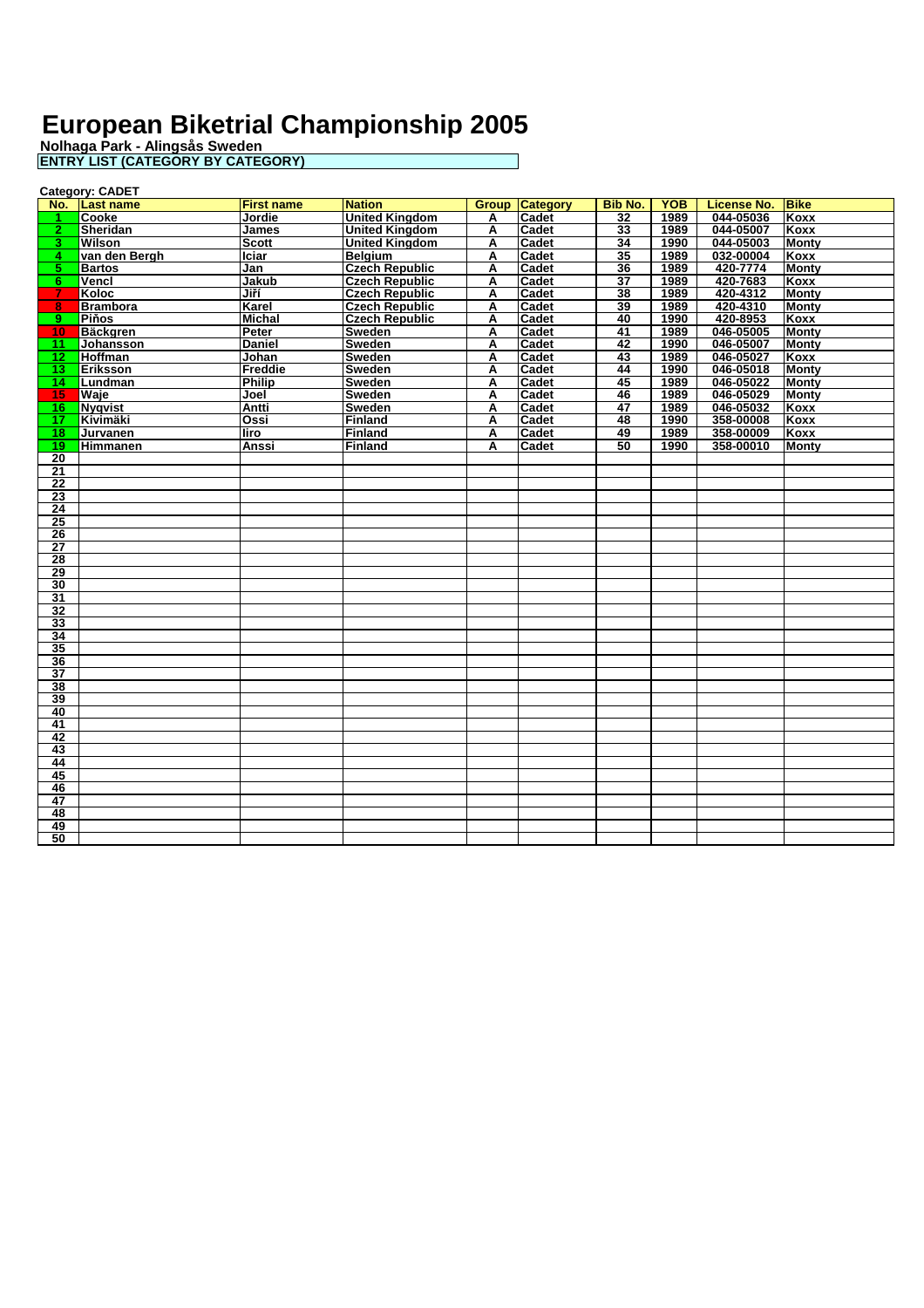|                 | <b>Category: MINIME</b> |                   |                       |   |                       |                |            |                    |              |
|-----------------|-------------------------|-------------------|-----------------------|---|-----------------------|----------------|------------|--------------------|--------------|
|                 | No. Last name           | <b>First name</b> | <b>Nation</b>         |   | <b>Group Category</b> | <b>Bib No.</b> | <b>YOB</b> | <b>License No.</b> | <b>Bike</b>  |
|                 | <b>Morgan</b>           | Griff             | <b>United Kingdom</b> | в | <b>Minime</b>         | 101            | 1991       | 044-05032          | <b>Monty</b> |
| 2 <sup>1</sup>  | <b>Timellini</b>        | Rodrigue          | <b>Belaium</b>        | в | <b>Minime</b>         | 102            | 1991       | 032-00003          | Koxx         |
| 3.              | Kakáč                   | <b>Martin</b>     | <b>Czech Republic</b> | в | <b>Minime</b>         | 107            | 1992       | 420-8847           | <b>Monty</b> |
| $\overline{4}$  | Rümler                  | Florian           | Germany               | в | <b>Minime</b>         | 108            | 1991       | 049-05015          | Arrow        |
| 5.              | Kolář                   | Václav            | <b>Czech Republic</b> | в | <b>Minime</b>         | 105            | 1991       | 420-6044           | <b>Monty</b> |
| 6.              | llčík                   | <b>Tomás</b>      | <b>Czech Republic</b> | в | <b>Minime</b>         | 106            | 1991       | 420-7674           | Koxx         |
| 7.              | Warenghien              | <b>Maxime</b>     | <b>Belgium</b>        | в | <b>Minime</b>         | 103            | 1991       | 032-00005          | <b>Monty</b> |
| 8               | <b>Serwin</b>           | <b>Igor</b>       | Poland                | в | <b>Minime</b>         | 114            | 1992       | 048-00005          | <b>Monty</b> |
| 9.              | <b>Dahlberg</b>         | Axel              | <b>Sweden</b>         | в | <b>Minime</b>         | 109            | 1991       | 046-05021          | <b>Monty</b> |
| $10-1$          | Johansson               | <b>Markus</b>     | Sweden                | в | <b>Minime</b>         | 110            | 1991       | 046-05023          | <b>Monty</b> |
| 11.             | Lundman                 | Lukas             | <b>Sweden</b>         | в | <b>Minime</b>         | 111            | 1991       | 046-05024          | <b>Monty</b> |
| 12 <sub>1</sub> | Pihlsgård               | Linus             | <b>Sweden</b>         | в | <b>Minime</b>         | 112            | 1992       | 046-05031          | <b>Monty</b> |
| 13 <sup>°</sup> | Homola                  | Pavol             | Slovak republic       | в | <b>Minime</b>         | 113            | 1992       | 421-00017          | Monty        |
| 14              | Kubenka                 | <b>Michal</b>     | <b>Czech Republic</b> | в | <b>Minime</b>         | 104            | 1991       | 420-8904           | Monty        |
| 15              | <b>Selenius</b>         | <b>Oskar</b>      | Finland               | в | <b>Minime</b>         | 115            | 1992       | 358-00003          | <b>Monty</b> |
| 16              |                         |                   |                       |   |                       |                |            |                    |              |
| $\overline{17}$ |                         |                   |                       |   |                       |                |            |                    |              |
| 18              |                         |                   |                       |   |                       |                |            |                    |              |
| 19              |                         |                   |                       |   |                       |                |            |                    |              |
| 20              |                         |                   |                       |   |                       |                |            |                    |              |
| 21              |                         |                   |                       |   |                       |                |            |                    |              |
| $\overline{22}$ |                         |                   |                       |   |                       |                |            |                    |              |
| 23              |                         |                   |                       |   |                       |                |            |                    |              |
| $\overline{24}$ |                         |                   |                       |   |                       |                |            |                    |              |
| 25              |                         |                   |                       |   |                       |                |            |                    |              |
| 26              |                         |                   |                       |   |                       |                |            |                    |              |
| $\overline{27}$ |                         |                   |                       |   |                       |                |            |                    |              |
| $\overline{28}$ |                         |                   |                       |   |                       |                |            |                    |              |
| 29              |                         |                   |                       |   |                       |                |            |                    |              |
| 30              |                         |                   |                       |   |                       |                |            |                    |              |
| 31              |                         |                   |                       |   |                       |                |            |                    |              |
| 32              |                         |                   |                       |   |                       |                |            |                    |              |
| 33              |                         |                   |                       |   |                       |                |            |                    |              |
| 34              |                         |                   |                       |   |                       |                |            |                    |              |
| 35              |                         |                   |                       |   |                       |                |            |                    |              |
| 36              |                         |                   |                       |   |                       |                |            |                    |              |
| $\overline{37}$ |                         |                   |                       |   |                       |                |            |                    |              |
| 38              |                         |                   |                       |   |                       |                |            |                    |              |
| 39              |                         |                   |                       |   |                       |                |            |                    |              |
| 40              |                         |                   |                       |   |                       |                |            |                    |              |
| 41              |                         |                   |                       |   |                       |                |            |                    |              |
| 42              |                         |                   |                       |   |                       |                |            |                    |              |
| 43              |                         |                   |                       |   |                       |                |            |                    |              |
| 44              |                         |                   |                       |   |                       |                |            |                    |              |
| 45              |                         |                   |                       |   |                       |                |            |                    |              |
| 46              |                         |                   |                       |   |                       |                |            |                    |              |
| 47              |                         |                   |                       |   |                       |                |            |                    |              |
| 48              |                         |                   |                       |   |                       |                |            |                    |              |
| 49              |                         |                   |                       |   |                       |                |            |                    |              |
| 50              |                         |                   |                       |   |                       |                |            |                    |              |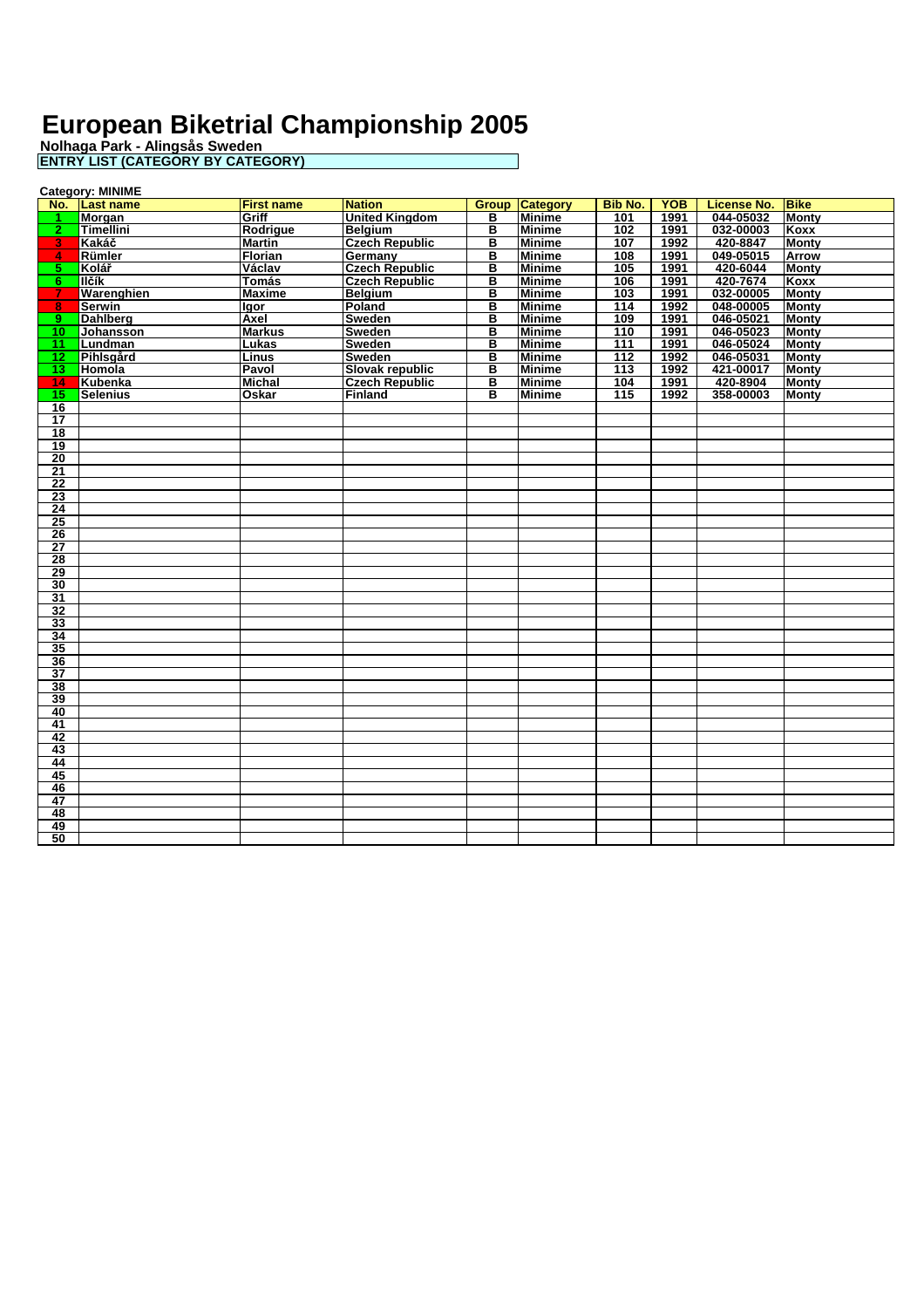**Nolhaga Park - Alingsås Sweden**

| <b>ENTRY LIST (CATEGORY BY CATEGORY)</b> |  |
|------------------------------------------|--|
|                                          |  |

|                 | <b>Category: BENJAMIN</b> |                   |                       |              |                 |                  |            |                    |              |  |
|-----------------|---------------------------|-------------------|-----------------------|--------------|-----------------|------------------|------------|--------------------|--------------|--|
| No.             | <b>Last name</b>          | <b>First name</b> | <b>Nation</b>         | <b>Group</b> | <b>Category</b> | <b>Bib No.</b>   | <b>YOB</b> | <b>License No.</b> | <b>Bike</b>  |  |
| 1               | <b>Butler</b>             | Ashley            | <b>United Kingdom</b> | в            | Benjamin        | 116              | 1993       | 044-05050          | Onza         |  |
| 2 <sub>1</sub>  | Ferro                     | <b>Gauthier</b>   | <b>Belgium</b>        | в            | Benjamin        | 117              | 1993       | 032-00001          | Koxx         |  |
| 3               | Ferro                     | Germain           | <b>Belgium</b>        | В            | Benjamin        | 118              | 1994       | 032-00002          | Koxx         |  |
| 4               | <b>Musil</b>              | Jan               | <b>Czech Republic</b> | в            | Benjamin        | 119              | 1993       | 420-8391           | <b>Monty</b> |  |
| $5^{\circ}$     | <b>Puffer</b>             | <b>Dominik</b>    | <b>Czech Republic</b> | в            | Benjamin        | 120              | 1993       | 420-8366           | <b>Monty</b> |  |
| 6.              | <b>Hansson</b>            | <b>Stefan</b>     | <b>Sweden</b>         | в            | Benjamin        | 121              | 1993       | 046-05011          | <b>Monty</b> |  |
| 7.              | Jonsson                   | Kim               | Sweden                | в            | Benjamin        | $\overline{122}$ | 1993       | 046-05010          | <b>Monty</b> |  |
| 8               | Karlsson                  | Eddie             | Sweden                | в            | Benjamin        | 123              | 1994       | 046-05017          | Koxx         |  |
| 9.              | Kalús                     | Tomáš             | Slovak republic       | в            | Benjamin        | 125              | 1993       | 421-00006          | <b>Monty</b> |  |
| $10^{-}$        | Jánoška                   | Ladislav          | Slovak republic       | в            | Benjamin        | 126              | 1994       | 421-00046          | <b>Monty</b> |  |
| 11              | Ježo                      | <b>Daniel</b>     | Slovak republic       | в            | Benjamin        | 127              | 1994       | 421-00010          | <b>Monty</b> |  |
| $\overline{12}$ | Ljunggren                 | <b>Teo</b>        | Sweden                | в            | Benjamin        | 124              | 1994       | 046-05026          | <b>Monty</b> |  |
| $\overline{13}$ |                           |                   |                       |              |                 |                  |            |                    |              |  |
| $\overline{14}$ |                           |                   |                       |              |                 |                  |            |                    |              |  |
| 15              |                           |                   |                       |              |                 |                  |            |                    |              |  |
| 16              |                           |                   |                       |              |                 |                  |            |                    |              |  |
| $\overline{17}$ |                           |                   |                       |              |                 |                  |            |                    |              |  |
| 18              |                           |                   |                       |              |                 |                  |            |                    |              |  |
| 19              |                           |                   |                       |              |                 |                  |            |                    |              |  |
| 20              |                           |                   |                       |              |                 |                  |            |                    |              |  |
| 21              |                           |                   |                       |              |                 |                  |            |                    |              |  |
| $\overline{22}$ |                           |                   |                       |              |                 |                  |            |                    |              |  |
| 23              |                           |                   |                       |              |                 |                  |            |                    |              |  |
| $\overline{24}$ |                           |                   |                       |              |                 |                  |            |                    |              |  |
| 25              |                           |                   |                       |              |                 |                  |            |                    |              |  |
| 26              |                           |                   |                       |              |                 |                  |            |                    |              |  |
| $\overline{27}$ |                           |                   |                       |              |                 |                  |            |                    |              |  |
| 28              |                           |                   |                       |              |                 |                  |            |                    |              |  |
| 29              |                           |                   |                       |              |                 |                  |            |                    |              |  |
| 30              |                           |                   |                       |              |                 |                  |            |                    |              |  |
| 31              |                           |                   |                       |              |                 |                  |            |                    |              |  |
| 32              |                           |                   |                       |              |                 |                  |            |                    |              |  |
| 33              |                           |                   |                       |              |                 |                  |            |                    |              |  |
| 34              |                           |                   |                       |              |                 |                  |            |                    |              |  |
| 35              |                           |                   |                       |              |                 |                  |            |                    |              |  |
| 36              |                           |                   |                       |              |                 |                  |            |                    |              |  |
| 37              |                           |                   |                       |              |                 |                  |            |                    |              |  |
| 38              |                           |                   |                       |              |                 |                  |            |                    |              |  |
| 39              |                           |                   |                       |              |                 |                  |            |                    |              |  |
| 40              |                           |                   |                       |              |                 |                  |            |                    |              |  |
| 41              |                           |                   |                       |              |                 |                  |            |                    |              |  |
| 42              |                           |                   |                       |              |                 |                  |            |                    |              |  |
| 43              |                           |                   |                       |              |                 |                  |            |                    |              |  |
| 44              |                           |                   |                       |              |                 |                  |            |                    |              |  |
| 45              |                           |                   |                       |              |                 |                  |            |                    |              |  |
| 46              |                           |                   |                       |              |                 |                  |            |                    |              |  |
| 47              |                           |                   |                       |              |                 |                  |            |                    |              |  |
| 48              |                           |                   |                       |              |                 |                  |            |                    |              |  |
| 49              |                           |                   |                       |              |                 |                  |            |                    |              |  |
| 50              |                           |                   |                       |              |                 |                  |            |                    |              |  |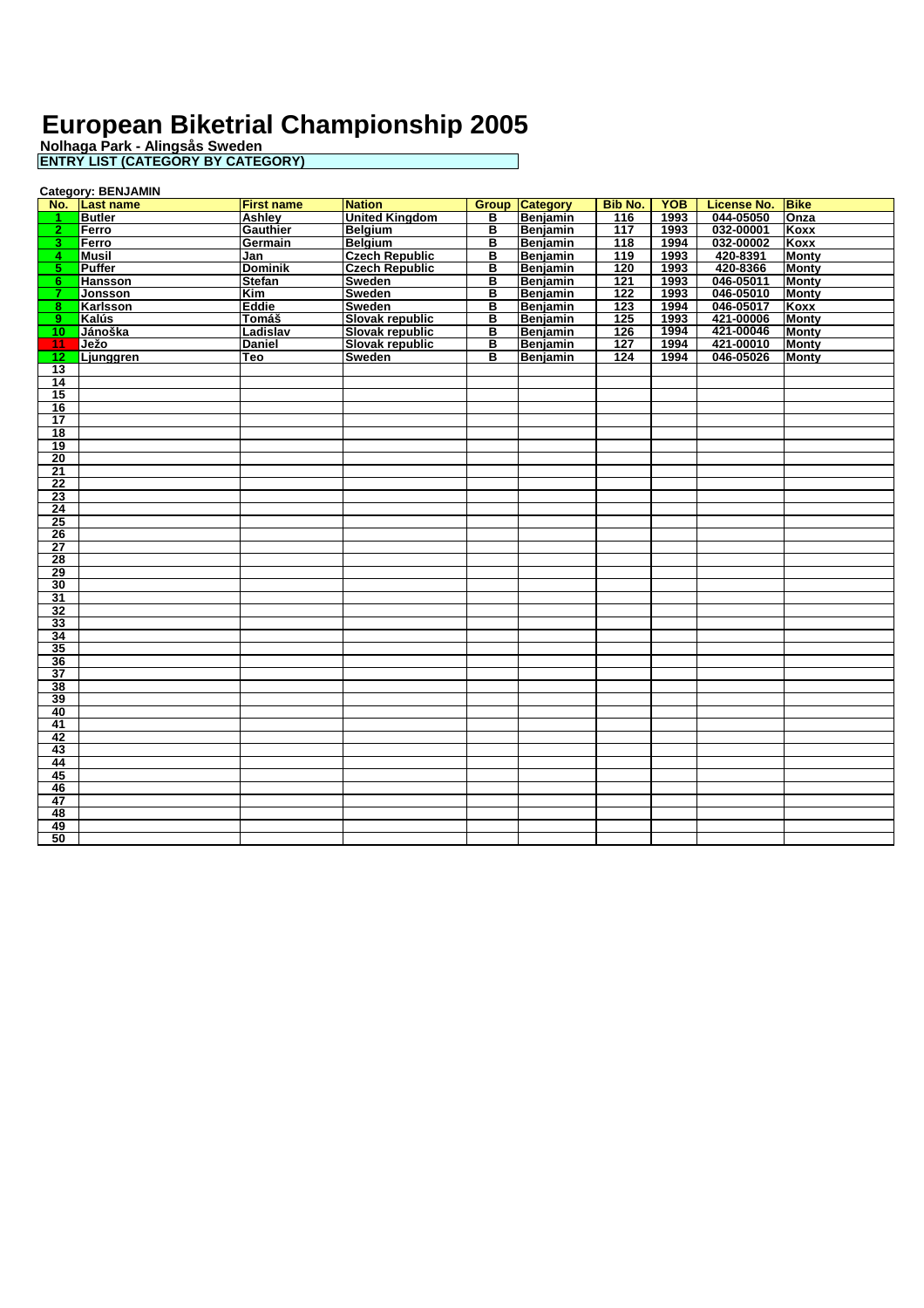**Nolhaga Park - Alingsås Sweden ENTRY LIST (CATEGORY BY CATEGORY)**

**Category: POUSSIN<br><u>No. Last name</u><br>1 Kriz No. Last name First name Nation Group Category Bib No. YOB License No. Bike Kriz Tadeas Czech Republic B Poussin 128 1995 420-8949 Monty Igelström Marcus Sweden B Poussin 129 1995 046-05003 Onza Kolárik Miroslav Slovak republic B Poussin 130 1996 421-00005 Monty**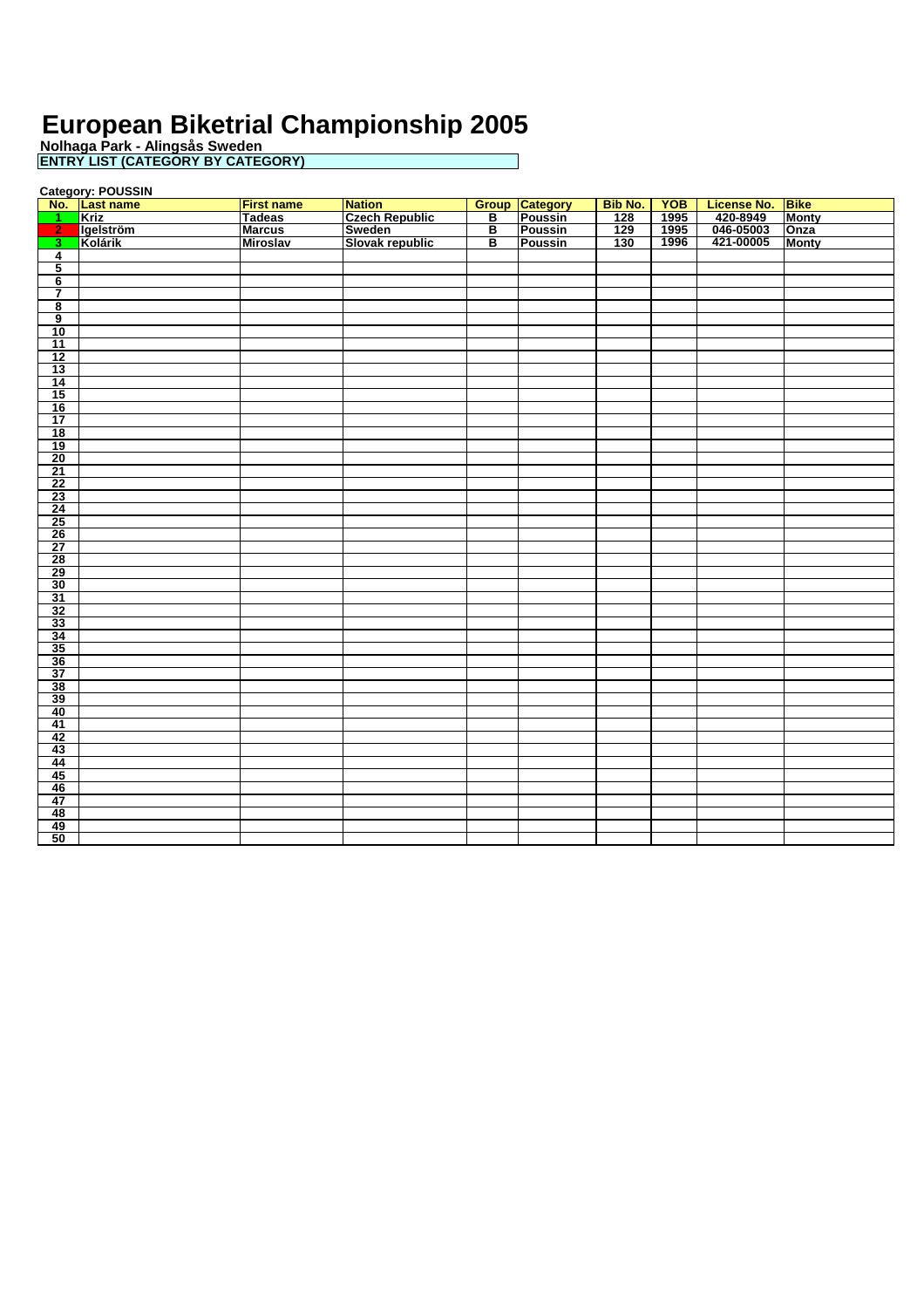|                 | <b>Category: MASTER</b> |                   |                       |                |                       |                |            |                    |                    |  |
|-----------------|-------------------------|-------------------|-----------------------|----------------|-----------------------|----------------|------------|--------------------|--------------------|--|
|                 | No. Last name           | <b>First name</b> | <b>Nation</b>         |                | <b>Group Category</b> | <b>Bib No.</b> | <b>YOB</b> | <b>License No.</b> | <b>Bike</b>        |  |
| 1               | <b>Akrigg</b>           | <b>Chris</b>      | <b>United Kingdom</b> | C              | <b>Master</b>         | 251            | 1977       | 044-05063          | <b>Ashton</b>      |  |
| $\mathbf{2}$    | <b>Doney</b>            | <b>Chris</b>      | <b>United Kingdom</b> | $\overline{c}$ | <b>Master</b>         | 254            |            | 044-05045          | Revel              |  |
| 3 <sub>1</sub>  | <b>Burton</b>           | Andrei            | <b>United Kingdom</b> | C              | <b>Master</b>         | 253            | 1986       | 044-05013          |                    |  |
| 4               |                         |                   |                       |                |                       |                |            |                    |                    |  |
| 5 <sub>1</sub>  | <b>Hawyes</b>           | <b>Martin</b>     | <b>United Kingdom</b> | C              | <b>Master</b>         | 255            | 1973       | 044-05053          | <b>DiamondBack</b> |  |
| 6 <sub>1</sub>  | Pospísil                | <b>Milos</b>      | <b>Czech Republic</b> | С              | <b>Master</b>         | 256            | 1974       | 420-1779           | <b>Monty</b>       |  |
|                 | Simůnek                 | <b>Martin</b>     | <b>Czech Republic</b> | С              | <b>Master</b>         | 257            | 1973       | 420-4330           | <b>Monty</b>       |  |
| 8               | Hollmann                | <b>David</b>      | <b>Czech Republic</b> | C              | <b>Master</b>         | 258            | 1984       | 420-3370           | <b>Monty</b>       |  |
| 9               | <b>Dressler</b>         | Josef             | <b>Czech Republic</b> | $\overline{c}$ | <b>Master</b>         | 259            | 1971       | 420-4338           | <b>Monty</b>       |  |
| 10 <sub>1</sub> | Husinecký               | Ivo               | <b>Czech Republic</b> | C              | <b>Master</b>         | 260            | 1975       | 420-6628           | <b>Monty</b>       |  |
| 11 <sub>1</sub> | Ciháček                 | Vlatislav         | <b>Czech Republic</b> | C              | <b>Master</b>         | 261            | 1980       | 420-6652           | <b>Monty</b>       |  |
| $\overline{12}$ |                         |                   |                       |                |                       |                |            |                    |                    |  |
| 13 <sup>°</sup> | <b>Kleivard</b>         | <b>Martin</b>     | <b>Sweden</b>         | c              | <b>Master</b>         | 263            | 1979       | 046-05009          | Kleivard           |  |
| 14              | Sidlík                  | Ján               | Slovak republic       | ट              | <b>Master</b>         | 264            | 1982       | 421-00022          | <b>Monty</b>       |  |
| 15              | Pčola                   | <b>Štefan</b>     | Slovak republic       | C              | <b>Master</b>         | 265            | 1973       | 421-00036          | Koxx               |  |
| 16              | Casas                   | Xavi              | Andorra               | c              | <b>Master</b>         | 266            | 1979       | 376-00001          | Koxx               |  |
| 17              |                         |                   |                       |                |                       |                |            |                    |                    |  |
| 18              |                         |                   |                       |                |                       |                |            |                    |                    |  |
| $\overline{19}$ |                         |                   |                       |                |                       |                |            |                    |                    |  |
| 20              |                         |                   |                       |                |                       |                |            |                    |                    |  |
| 21              |                         |                   |                       |                |                       |                |            |                    |                    |  |
| 22<br>23        |                         |                   |                       |                |                       |                |            |                    |                    |  |
| $\overline{24}$ |                         |                   |                       |                |                       |                |            |                    |                    |  |
| 25              |                         |                   |                       |                |                       |                |            |                    |                    |  |
| 26              |                         |                   |                       |                |                       |                |            |                    |                    |  |
| $\overline{27}$ |                         |                   |                       |                |                       |                |            |                    |                    |  |
| 28              |                         |                   |                       |                |                       |                |            |                    |                    |  |
| 29              |                         |                   |                       |                |                       |                |            |                    |                    |  |
| 30              |                         |                   |                       |                |                       |                |            |                    |                    |  |
| 31              |                         |                   |                       |                |                       |                |            |                    |                    |  |
| $\overline{32}$ |                         |                   |                       |                |                       |                |            |                    |                    |  |
| 33              |                         |                   |                       |                |                       |                |            |                    |                    |  |
| 34              |                         |                   |                       |                |                       |                |            |                    |                    |  |
| 35              |                         |                   |                       |                |                       |                |            |                    |                    |  |
| 36              |                         |                   |                       |                |                       |                |            |                    |                    |  |
| $\overline{37}$ |                         |                   |                       |                |                       |                |            |                    |                    |  |
| 38              |                         |                   |                       |                |                       |                |            |                    |                    |  |
| 39              |                         |                   |                       |                |                       |                |            |                    |                    |  |
| 40              |                         |                   |                       |                |                       |                |            |                    |                    |  |
| 41              |                         |                   |                       |                |                       |                |            |                    |                    |  |
| 42              |                         |                   |                       |                |                       |                |            |                    |                    |  |
| 43              |                         |                   |                       |                |                       |                |            |                    |                    |  |
| 44              |                         |                   |                       |                |                       |                |            |                    |                    |  |
| 45              |                         |                   |                       |                |                       |                |            |                    |                    |  |
| 46              |                         |                   |                       |                |                       |                |            |                    |                    |  |
| 47              |                         |                   |                       |                |                       |                |            |                    |                    |  |
| 48              |                         |                   |                       |                |                       |                |            |                    |                    |  |
| 49              |                         |                   |                       |                |                       |                |            |                    |                    |  |
| 50              |                         |                   |                       |                |                       |                |            |                    |                    |  |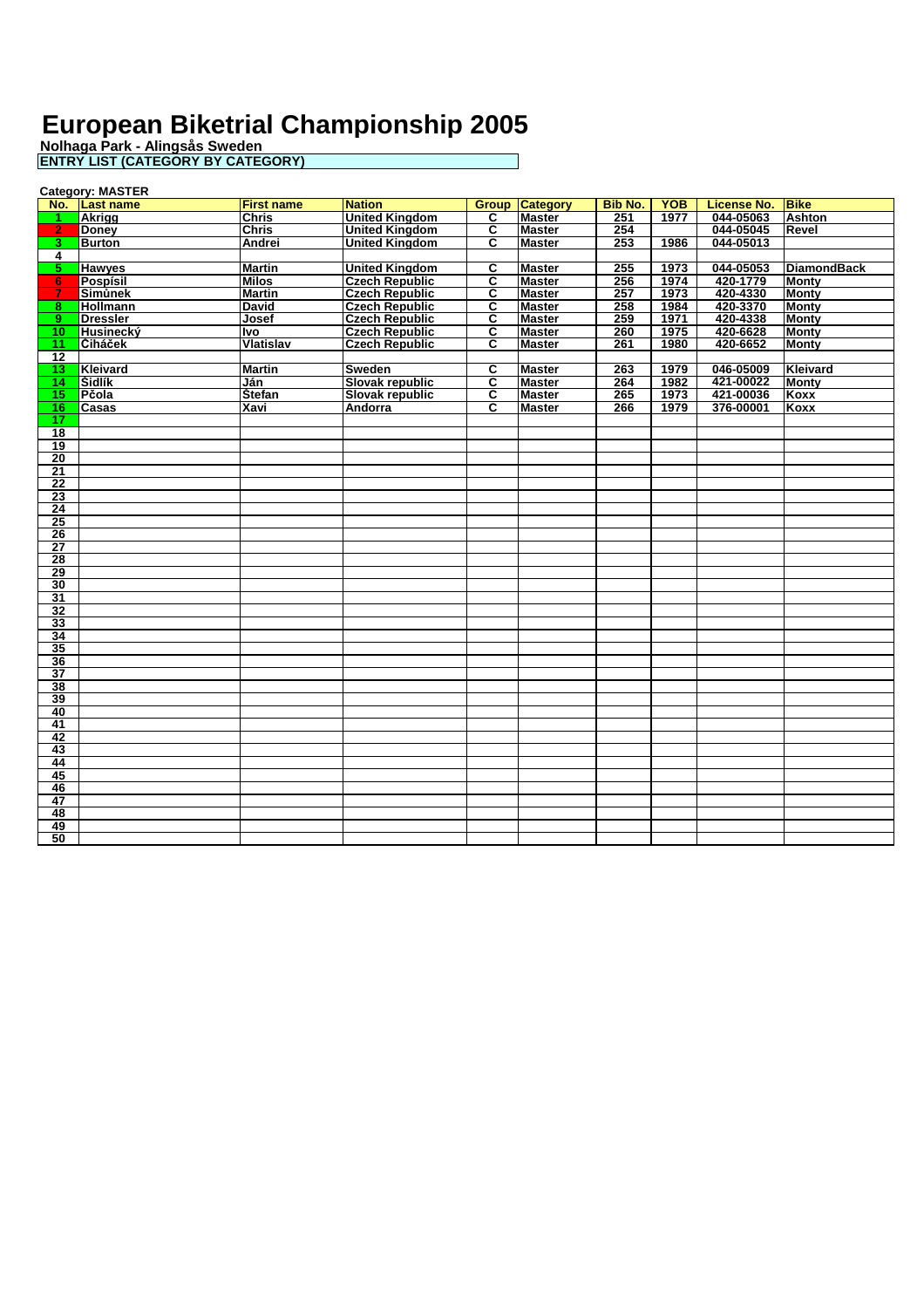|                 | <b>Category: EXPERT</b> |                     |                        |    |                       |                  |            |                    |                    |
|-----------------|-------------------------|---------------------|------------------------|----|-----------------------|------------------|------------|--------------------|--------------------|
|                 | No. Last name           | <b>First name</b>   | <b>Nation</b>          |    | <b>Group Category</b> | <b>Bib No.</b>   | <b>YOB</b> | <b>License No.</b> | <b>Bike</b>        |
|                 | <b>Clarkson</b>         | <b>Alistair</b>     | <b>United Kingdom</b>  | C. | <b>Expert</b>         | 268              | 1984       | 044-05059          | Global             |
| $\mathbf{2}^-$  | Donovan                 | <b>Patrick</b>      | <b>United Kingdom</b>  | C  | <b>Expert</b>         | 269              | 1985       | 044-05018          | <b>Brisa</b>       |
| 3.              | Goddard                 | Nick                | <b>United Kingdom</b>  | C  | <b>Expert</b>         | 270              | 1985       | 044-05035          | Echo               |
| $4 -$           | Kitto                   | <b>Adam</b>         | <b>United Kingdom</b>  | С  | <b>Expert</b>         | 271              | 1984       | 044-05009          | Giant              |
| 5.              | <b>Meek</b>             | Jack                | <b>United Kingdom</b>  | С  | <b>Expert</b>         | $\overline{272}$ | 1983       | 044-05015          | <b>Saracen</b>     |
| 6.              | <b>Stedman</b>          | Tim                 | <b>United Kingdom</b>  | C  | <b>Expert</b>         | 273              | 1985       | 044-05012          | Pashley            |
| 7               | <b>Butler</b>           | Danny               | <b>United Kingdom</b>  | C  | <b>Expert</b>         | 274              | 1986       | 044-05049          | Onza               |
| 8               | Rodriguez               | <b>Miguel Angel</b> | <b>Spain</b>           | С  | <b>Expert</b>         | 275              | 1977       | 034-20012          | Razesa             |
| 9.              | Kolpen                  | <b>Anders</b>       | <b>Denmark</b>         | C  | <b>Expert</b>         | 276              | 1981       | 045-05001          | <b>Koxx</b>        |
| 10 <sub>1</sub> | <b>Budský</b>           | <b>Michal</b>       | <b>Czech Republic</b>  | C  | <b>Expert</b>         | 277              | 1985       | 420-7773           | Zoo                |
| 11.             | Chvoika                 | Roman               | <b>Czech Republic</b>  | C  | <b>Expert</b>         | $\overline{278}$ | 1977       | 420-6642           | Koxx               |
| $12-$           | <b>Hopfe</b>            | <b>Sebastian</b>    | Germany                | C  | <b>Expert</b>         | 279              | 1984       | 049-05046          | Koxx               |
| 13 <sup>7</sup> | <b>Fischer</b>          | Robert              | Germany                | C  | <b>Expert</b>         | 280              | 1986       | 049-05047          | <b>Coustellier</b> |
| 14              | <b>Björkgvist</b>       | <b>Patrik</b>       | <b>Sweden</b>          | c  | <b>Expert</b>         | 281              | 1977       | 046-05025          | Giant              |
| 15              | Lindström               | <b>Thobias</b>      | <b>Sweden</b>          | C  | <b>Expert</b>         | 282              | 1984       | 046-05020          | Giant              |
| 16              | Lindström               | Emil                | Sweden                 | C  | <b>Expert</b>         | 283              | 1986       | 046-05006          | Giant              |
| 17              | Olsson                  | <b>Christopher</b>  | <b>Sweden</b>          | C  | <b>Expert</b>         | 284              | 1987       | 046-05013          | <b>Bianchi</b>     |
| 18              | Lundin                  | <b>Stefan</b>       | <b>Sweden</b>          | C  | <b>Expert</b>         | 285              | 1987       | 046-05014          | <b>Coustellier</b> |
| $19-1$          | <b>Edlund</b>           | <b>Andreas</b>      | <b>Sweden</b>          | C  | <b>Expert</b>         | 286              | 1986       | 046-05015          | <b>Kleivard</b>    |
| 20              | Jansson                 | <b>Robert</b>       | <b>Sweden</b>          | C  | <b>Expert</b>         | 287              | 1988       | 046-05028          | Coustellier        |
| $\overline{21}$ | Fahlström               | <b>Anders</b>       | Sweden                 | C  | <b>Expert</b>         | 288              | 1985       | 046-05030          |                    |
| 22 <sub>1</sub> | <b>Javorek</b>          | Peter               | <b>Slovak republic</b> | C  | <b>Expert</b>         | 289              | 1981       | 421-00015          | <b>Monty</b>       |
| 23 <sup>7</sup> | <b>Spalek</b>           | <b>Michal</b>       | Slovak republic        | C  | <b>Expert</b>         | 290              | 1983       | 421-00007          | <b>Monty</b>       |
| 24.             | Puuronen                | Ismo                | Finland                | C  | <b>Expert</b>         | 291              | 1986       | 358-00004          | <b>Finnpeak</b>    |
| 25              | Karjalainen             | Jari                | Finland                | С  | <b>Expert</b>         | 292              | 1983       | 358-00006          | <b>Bianchi</b>     |
| 26              | Valtonen                | Jarmo               | Finland                | C  | <b>Expert</b>         | 295              | 1982       | 358-00012          | Koxx               |
| 27              | Forsgren                | Jukka               | Finland                | C  | <b>Expert</b>         | 294              | 1976       | 358-00011          | <b>Coustellier</b> |
| 28              | Kymäläinen              | Sami                | Finland                | C  | <b>Expert</b>         | 293              | 1974       | 358-00007          | Koxx               |
| 29              | <b>Mäkinen</b>          | <b>Mika</b>         | Finland                | С  | <b>Expert</b>         | 296              | 1976       | 358-00013          | <b>Bianchi</b>     |
| 30              | <b>Bedford</b>          | Gavin               | <b>United Kingdom</b>  | С  | <b>Expert</b>         | 252              | 1986       | 044-05069          | <b>Ashton</b>      |
| 31              | <b>Heinmets</b>         | <b>Martin</b>       | <b>Estonia</b>         | C  | <b>Expert</b>         | 262              | 1985       | 372-50002          | Koxx               |
| 32              |                         |                     |                        |    |                       |                  |            |                    |                    |
| 33              |                         |                     |                        |    |                       |                  |            |                    |                    |
| 34              |                         |                     |                        |    |                       |                  |            |                    |                    |
| 35              |                         |                     |                        |    |                       |                  |            |                    |                    |
| $\overline{36}$ |                         |                     |                        |    |                       |                  |            |                    |                    |
| $\overline{37}$ |                         |                     |                        |    |                       |                  |            |                    |                    |
| 38              |                         |                     |                        |    |                       |                  |            |                    |                    |
| 39              |                         |                     |                        |    |                       |                  |            |                    |                    |
| 40              |                         |                     |                        |    |                       |                  |            |                    |                    |
| $\overline{41}$ |                         |                     |                        |    |                       |                  |            |                    |                    |
| 42              |                         |                     |                        |    |                       |                  |            |                    |                    |
| 43              |                         |                     |                        |    |                       |                  |            |                    |                    |
| 44              |                         |                     |                        |    |                       |                  |            |                    |                    |
| 45              |                         |                     |                        |    |                       |                  |            |                    |                    |
| 46              |                         |                     |                        |    |                       |                  |            |                    |                    |
| 47              |                         |                     |                        |    |                       |                  |            |                    |                    |
| 48              |                         |                     |                        |    |                       |                  |            |                    |                    |
| 49              |                         |                     |                        |    |                       |                  |            |                    |                    |
| 50              |                         |                     |                        |    |                       |                  |            |                    |                    |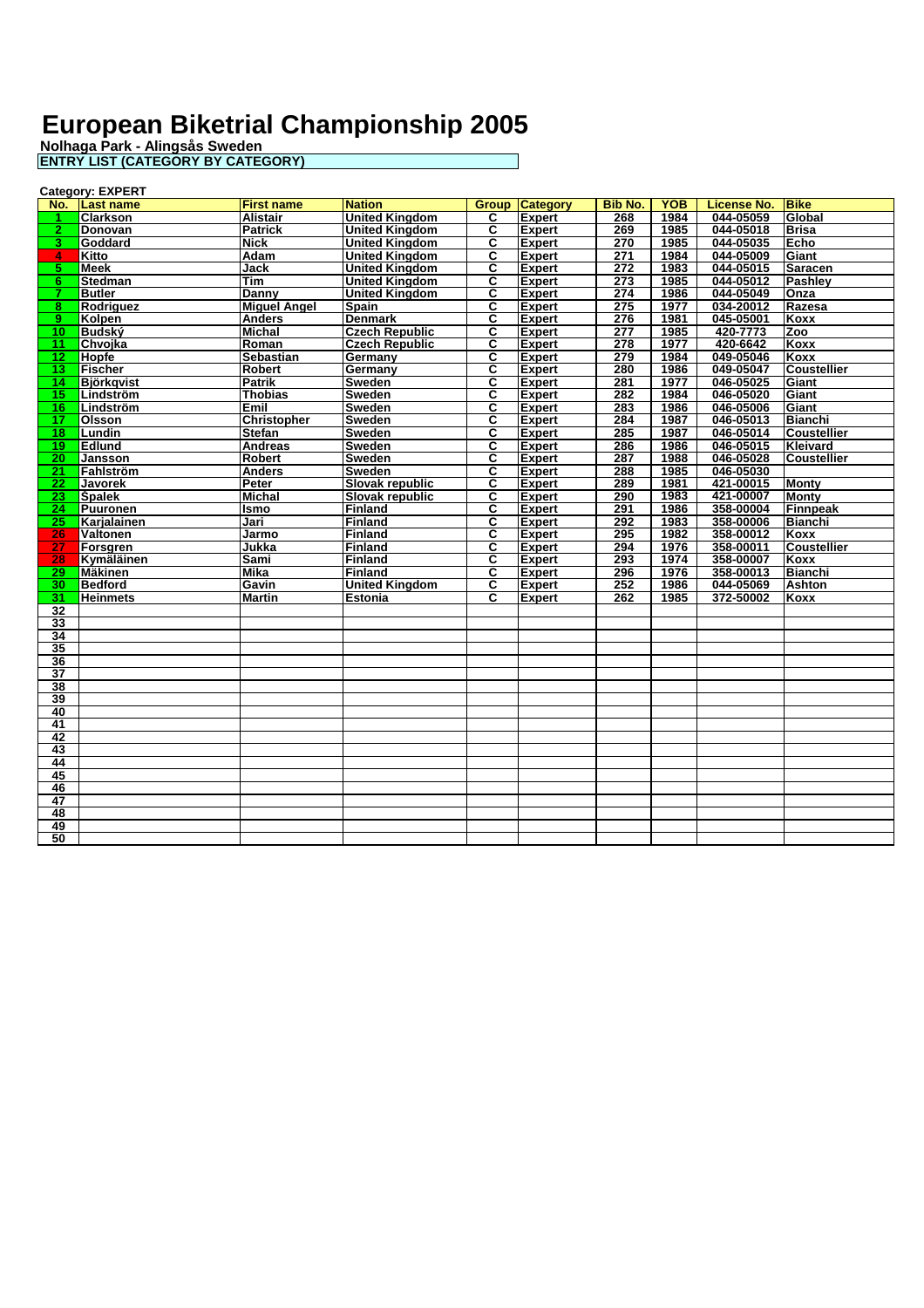**Nolhaga Park - Alingsås Sweden ENTRY LIST (CATEGORY BY CATEGORY)**

|                | <b>Category: FEMINA</b> |                   |                       |                         |                       |                |            |                    |              |  |  |
|----------------|-------------------------|-------------------|-----------------------|-------------------------|-----------------------|----------------|------------|--------------------|--------------|--|--|
|                | No. Last name           | <b>First name</b> | <b>Nation</b>         |                         | <b>Group Category</b> | <b>Bib No.</b> | <b>YOB</b> | <b>License No.</b> | <b>Bike</b>  |  |  |
| $\mathbf{1}$   | Morgan                  | <b>Lois</b>       | <b>United Kingdom</b> | D                       | Femina                | 131            | 1988       | 044-05022          | Monty        |  |  |
| 2 <sub>2</sub> | <b>Abant</b>            | <b>Mireia</b>     | <b>Spain</b>          | $\overline{\mathsf{D}}$ | Femina                | 132            | 1989       | 034-08318          | <b>Monty</b> |  |  |
| 3 <sup>7</sup> | Abant                   | Gemma             | <b>Spain</b>          | D                       | Femina                | 133            | 1989       | 034-08317          | <b>Monty</b> |  |  |
| 4 <sup>1</sup> | Treue                   | <b>Juliane</b>    | Germany               | D                       | Femina                | 134            | 1985       | 049-05017          | Rotor        |  |  |
| $5^{-}$        | Johansson               | Linnéa            | Sweden                | D                       | Femina                | 135            | 1988       | 046-05008          | Da-Li        |  |  |
| $6 -$          | Johansson               | <b>Susanne</b>    | Sweden                | D                       | Femina                | 136            | 1990       | 046-05012          | <b>Monty</b> |  |  |
| $\mathbf{7}$   | Janíčková               | <b>Tatiana</b>    | Slovak republic       | D                       | Femina                | 137            | 1994       | 421-00001          | <b>Monty</b> |  |  |
|                |                         |                   |                       |                         |                       |                |            |                    |              |  |  |
|                |                         |                   |                       |                         |                       |                |            |                    |              |  |  |
|                |                         |                   |                       |                         |                       |                |            |                    |              |  |  |
|                |                         |                   |                       |                         |                       |                |            |                    |              |  |  |
|                |                         |                   |                       |                         |                       |                |            |                    |              |  |  |
|                |                         |                   |                       |                         |                       |                |            |                    |              |  |  |
|                |                         |                   |                       |                         |                       |                |            |                    |              |  |  |
|                |                         |                   |                       |                         |                       |                |            |                    |              |  |  |
|                |                         |                   |                       |                         |                       |                |            |                    |              |  |  |
|                |                         |                   |                       |                         |                       |                |            |                    |              |  |  |
|                |                         |                   |                       |                         |                       |                |            |                    |              |  |  |
|                |                         |                   |                       |                         |                       |                |            |                    |              |  |  |
|                |                         |                   |                       |                         |                       |                |            |                    |              |  |  |
|                |                         |                   |                       |                         |                       |                |            |                    |              |  |  |
|                |                         |                   |                       |                         |                       |                |            |                    |              |  |  |
|                |                         |                   |                       |                         |                       |                |            |                    |              |  |  |
|                |                         |                   |                       |                         |                       |                |            |                    |              |  |  |
|                |                         |                   |                       |                         |                       |                |            |                    |              |  |  |
|                |                         |                   |                       |                         |                       |                |            |                    |              |  |  |
|                |                         |                   |                       |                         |                       |                |            |                    |              |  |  |
|                |                         |                   |                       |                         |                       |                |            |                    |              |  |  |
|                |                         |                   |                       |                         |                       |                |            |                    |              |  |  |
|                |                         |                   |                       |                         |                       |                |            |                    |              |  |  |
|                |                         |                   |                       |                         |                       |                |            |                    |              |  |  |
|                |                         |                   |                       |                         |                       |                |            |                    |              |  |  |
|                |                         |                   |                       |                         |                       |                |            |                    |              |  |  |
|                |                         |                   |                       |                         |                       |                |            |                    |              |  |  |
|                |                         |                   |                       |                         |                       |                |            |                    |              |  |  |
|                |                         |                   |                       |                         |                       |                |            |                    |              |  |  |
|                |                         |                   |                       |                         |                       |                |            |                    |              |  |  |
|                |                         |                   |                       |                         |                       |                |            |                    |              |  |  |
|                |                         |                   |                       |                         |                       |                |            |                    |              |  |  |
|                |                         |                   |                       |                         |                       |                |            |                    |              |  |  |
|                |                         |                   |                       |                         |                       |                |            |                    |              |  |  |
|                |                         |                   |                       |                         |                       |                |            |                    |              |  |  |
|                |                         |                   |                       |                         |                       |                |            |                    |              |  |  |
|                |                         |                   |                       |                         |                       |                |            |                    |              |  |  |
|                |                         |                   |                       |                         |                       |                |            |                    |              |  |  |
|                |                         |                   |                       |                         |                       |                |            |                    |              |  |  |
|                |                         |                   |                       |                         |                       |                |            |                    |              |  |  |
|                |                         |                   |                       |                         |                       |                |            |                    |              |  |  |
|                |                         |                   |                       |                         |                       |                |            |                    |              |  |  |
|                |                         |                   |                       |                         |                       |                |            |                    |              |  |  |

**Total number of participants:**

**Did not attend**

| וטווסיומוני     |               |                                     |                                                  |                |                                                                                                                                                                                                               |            |                    |              |  |  |
|-----------------|---------------|-------------------------------------|--------------------------------------------------|----------------|---------------------------------------------------------------------------------------------------------------------------------------------------------------------------------------------------------------|------------|--------------------|--------------|--|--|
| Last name       |               | <b>Nation</b>                       | Group                                            |                | <b>Bib No.</b>                                                                                                                                                                                                | <b>YOB</b> | <b>License No.</b> | <b>Bike</b>  |  |  |
| laelström       |               |                                     | в                                                | <b>Poussin</b> | 129                                                                                                                                                                                                           | 1995       | 046-05003          | <b>Onza</b>  |  |  |
| Kakáč           | Martin        | <b>Czech Republic</b>               | в                                                |                | 107                                                                                                                                                                                                           | 1992       | 420-8847           | <b>Monty</b> |  |  |
| Rümler          | Florian       |                                     | в                                                |                | 108                                                                                                                                                                                                           | 1991       | 049-05015          | Arrow        |  |  |
| <b>Kubenka</b>  | Michal        | <b>Czech Republic</b>               | в                                                |                | 104                                                                                                                                                                                                           | 1991       | 420-8904           | <b>Monty</b> |  |  |
| Warenghien      | <b>Maxime</b> |                                     | в                                                |                | 103                                                                                                                                                                                                           | 1991       | 032-00005          | <b>Monty</b> |  |  |
| Serwin          | <b>Igor</b>   | Poland                              | в                                                |                | 114                                                                                                                                                                                                           | 1992       | 048-00005          | <b>Monty</b> |  |  |
| Ježo            | <b>Daniel</b> | Slovak republic                     | в                                                |                | 127                                                                                                                                                                                                           | 1994       | 421-00010          | <b>Monty</b> |  |  |
| Procházka       | Pavel         | <b>Czech Republic</b>               | А                                                |                | 20                                                                                                                                                                                                            | 1975       | 420-1570           | Koxx         |  |  |
| Kitto           | Adam          | <b>United Kingdom</b>               | C                                                |                | 271                                                                                                                                                                                                           | 1984       | 044-05009          | Giant        |  |  |
| Koloc           | Jiří          | <b>Czech Republic</b>               | А                                                | Cadet          | 38                                                                                                                                                                                                            | 1989       | 420-4312           | Monty        |  |  |
| <b>Brambora</b> | Karel         | <b>Czech Republic</b>               | А                                                | Cadet          | 39                                                                                                                                                                                                            | 1989       | 420-4310           | <b>Monty</b> |  |  |
| Bäckgren        | Peter         | <b>Sweden</b>                       | А                                                | Cadet          | 41                                                                                                                                                                                                            | 1989       | 046-05005          | <b>Monty</b> |  |  |
| Waie            | Joel          |                                     | А                                                | Cadet          | 46                                                                                                                                                                                                            | 1989       | 046-05029          | Montv        |  |  |
| Pospísil        | <b>Milos</b>  | <b>Czech Republic</b>               | C                                                |                | 256                                                                                                                                                                                                           | 1974       | 420-1779           | Montv        |  |  |
| Simůnek         | <b>Martin</b> | <b>Czech Republic</b>               | C.                                               |                | 257                                                                                                                                                                                                           | 1973       | 420-4330           | <b>Monty</b> |  |  |
| Reszek          | Pawel         | Poland                              | А                                                |                | 4                                                                                                                                                                                                             | 1979       | 048-00002          | Koxx         |  |  |
| Kumorowski      | Rafal         |                                     | А                                                |                | 5                                                                                                                                                                                                             | 1981       | 048-00001          | Koxx         |  |  |
|                 |               | <b>First name</b><br><b>IMarcus</b> | Sweden<br>Germany<br>Belgium<br>Sweden<br>Poland |                | <b>Category</b><br><b>Minime</b><br><b>Minime</b><br><b>Minime</b><br><b>Minime</b><br><b>Minime</b><br><b>Benjamin</b><br><b>Senior</b><br><b>Expert</b><br><b>Master</b><br><b>Master</b><br>Elite<br>Elite |            |                    |              |  |  |